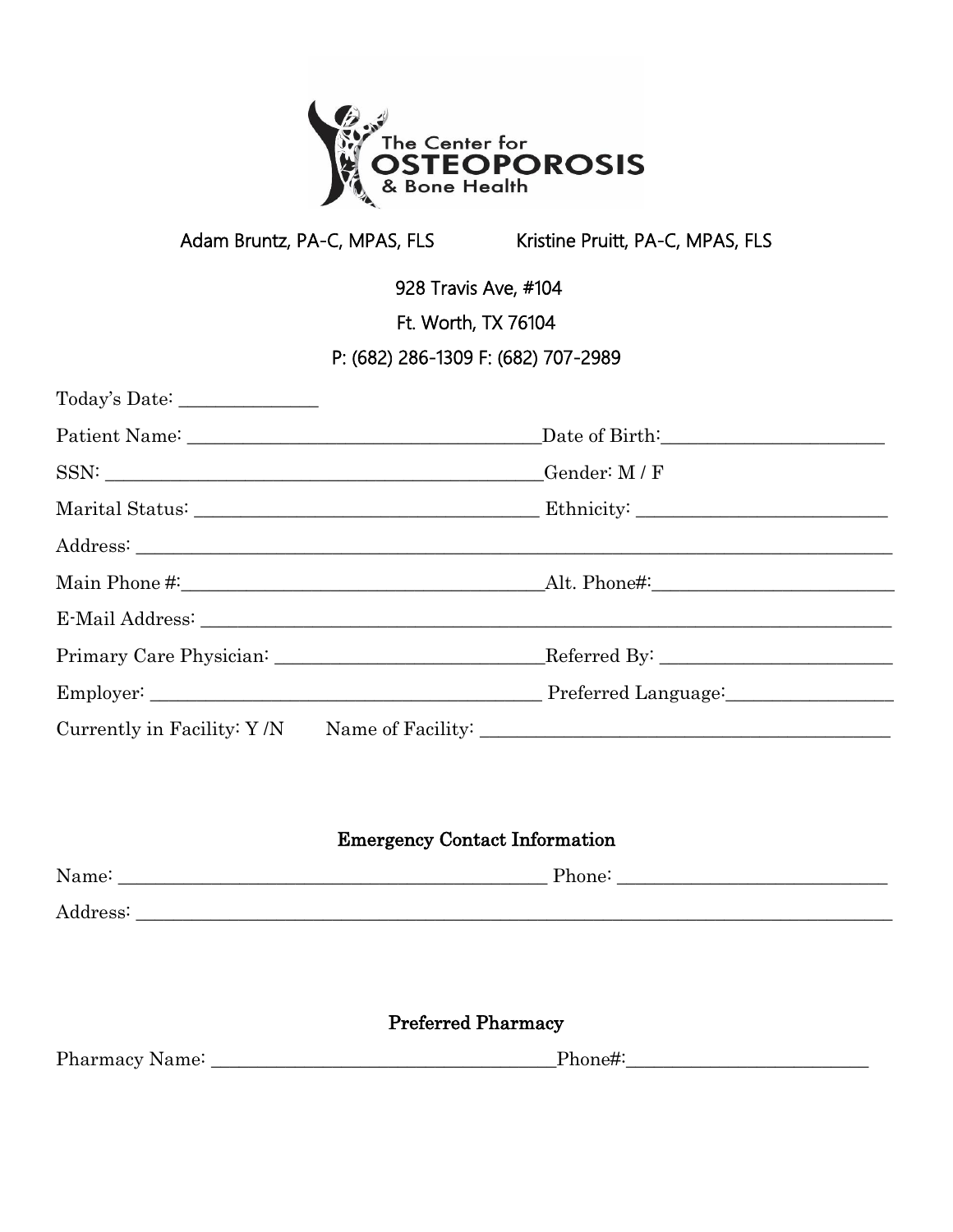| Primary Insurance:                                                |                                                                                                                                                                                                                                |  |  |
|-------------------------------------------------------------------|--------------------------------------------------------------------------------------------------------------------------------------------------------------------------------------------------------------------------------|--|--|
|                                                                   | Name: 2008. [2013] Phone#: 2014. [2013] Phone 2014. [2014] Phone: 2014. [2014] Phone: 2014. [2014] Phone: 2014. [2014] Phone: 2014. [2014] Phone: 2014. [2014] Phone: 2014. [2014] Phone: 2014. [2014] Phone: 2014. [2014] Pho |  |  |
|                                                                   |                                                                                                                                                                                                                                |  |  |
|                                                                   |                                                                                                                                                                                                                                |  |  |
|                                                                   |                                                                                                                                                                                                                                |  |  |
|                                                                   | $ID \#$ : Group #: Group #:                                                                                                                                                                                                    |  |  |
|                                                                   | <b>Secondary Insurance</b>                                                                                                                                                                                                     |  |  |
|                                                                   |                                                                                                                                                                                                                                |  |  |
|                                                                   |                                                                                                                                                                                                                                |  |  |
| The Center for Osteoporosis & Bone Health.                        | that this order does not relieve me of my obligation to pay for such bills if not paid by insurance,<br>or any balance due after payments by my insurance company. I, hereby, consent to treatment by                          |  |  |
| Patient                                                           |                                                                                                                                                                                                                                |  |  |
|                                                                   |                                                                                                                                                                                                                                |  |  |
| Allergies:                                                        |                                                                                                                                                                                                                                |  |  |
| Please list all Supplements or Vitamins you are currently taking: |                                                                                                                                                                                                                                |  |  |

Please list all medications you are currently taking (or provide a list):

Please list all medical problems / surgeries: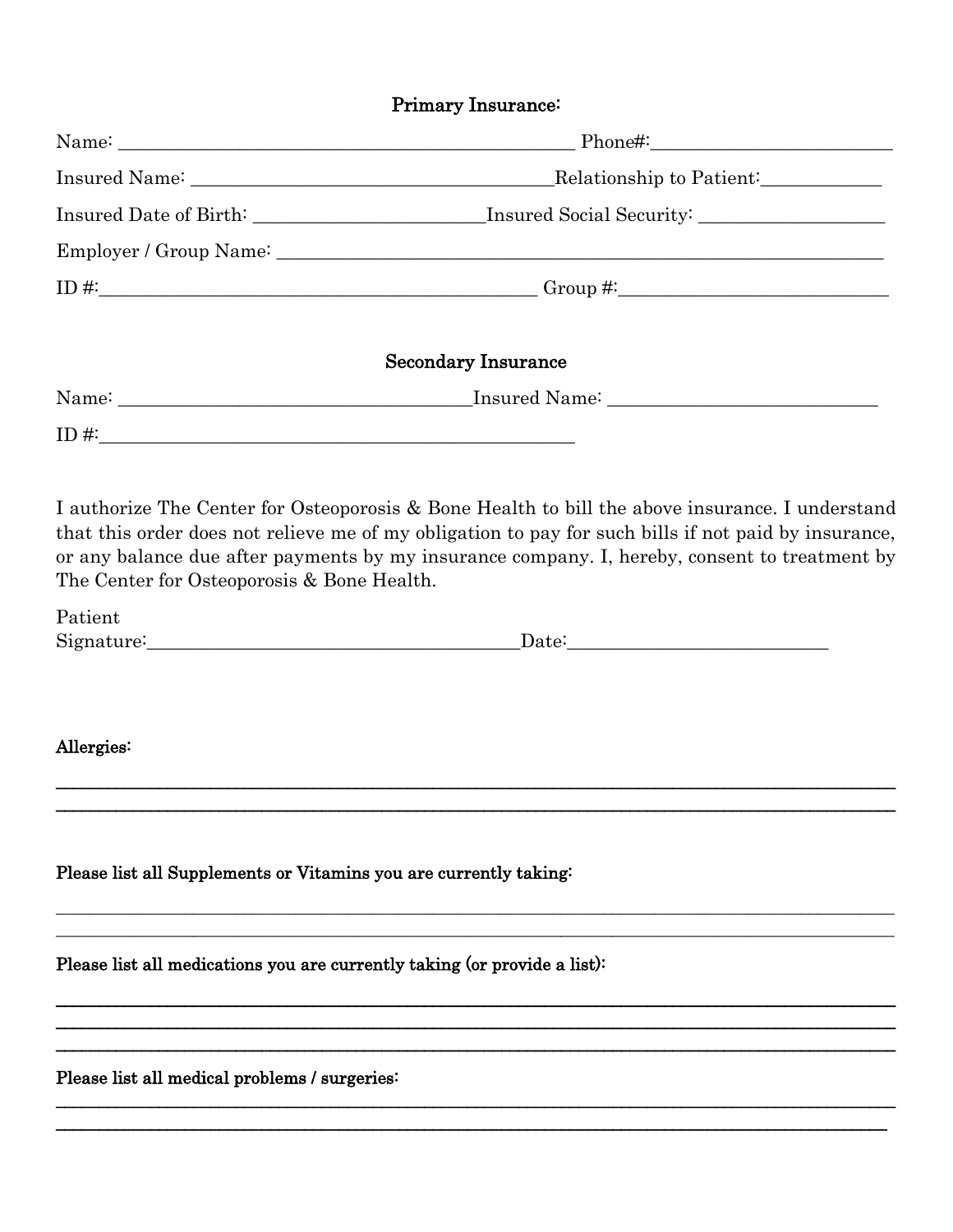Height: \_\_\_\_\_\_\_\_\_\_\_\_\_\_\_\_ Weight: \_\_\_\_\_\_\_\_\_\_\_\_\_\_\_\_ History of Fracture: Y / N

Did either parent previously have a fractured hip? Y / N

Currently smoke tobacco? Y / N Have you had long term steroid use? Y / N

Have you had confirmed diagnosis of Autoimmune Disease? Y / N (This includes Rheumatoid arthritis, Lupus, Psoriatic Arthritis)

## Medications:

| Medication                 | How long have you been taking? | Last Dose |
|----------------------------|--------------------------------|-----------|
| Fosamax (Alendronate)      |                                |           |
| Didronel (Etidronate)      |                                |           |
| Boniva (Ibandranate)       |                                |           |
| Aredia (Pamidronate)       |                                |           |
| Actonel (Risedronate)      |                                |           |
| Reclast (Zoledronate)      |                                |           |
| Fortical (Calcitonin)      |                                |           |
| Miacalcin (Nasal Spray)    |                                |           |
| Estrogen/Hormone           |                                |           |
| Therapy                    |                                |           |
| Evista (Raloxifene)        |                                |           |
| Forteo (Teriparatide)      |                                |           |
| Prolia (Denosumab)         |                                |           |
| Anticonvulsants            |                                |           |
| (Gabapentin,               |                                |           |
| Lyrica, Lamictal, ETC)     |                                |           |
| Anticoagulants (Heparin,   |                                |           |
| Coumadin)                  |                                |           |
| Opioids (Oxycodone,        |                                |           |
| Hydrocodone, Oxycontin,    |                                |           |
| ETC)                       |                                |           |
| Oral Steroids (Prednisone) |                                |           |
| PPIs (Nexium, Prilosec,    |                                |           |
| ETC)                       |                                |           |
| SSRIs (Lexapro, Celexa,    |                                |           |
| Sertraline)                |                                |           |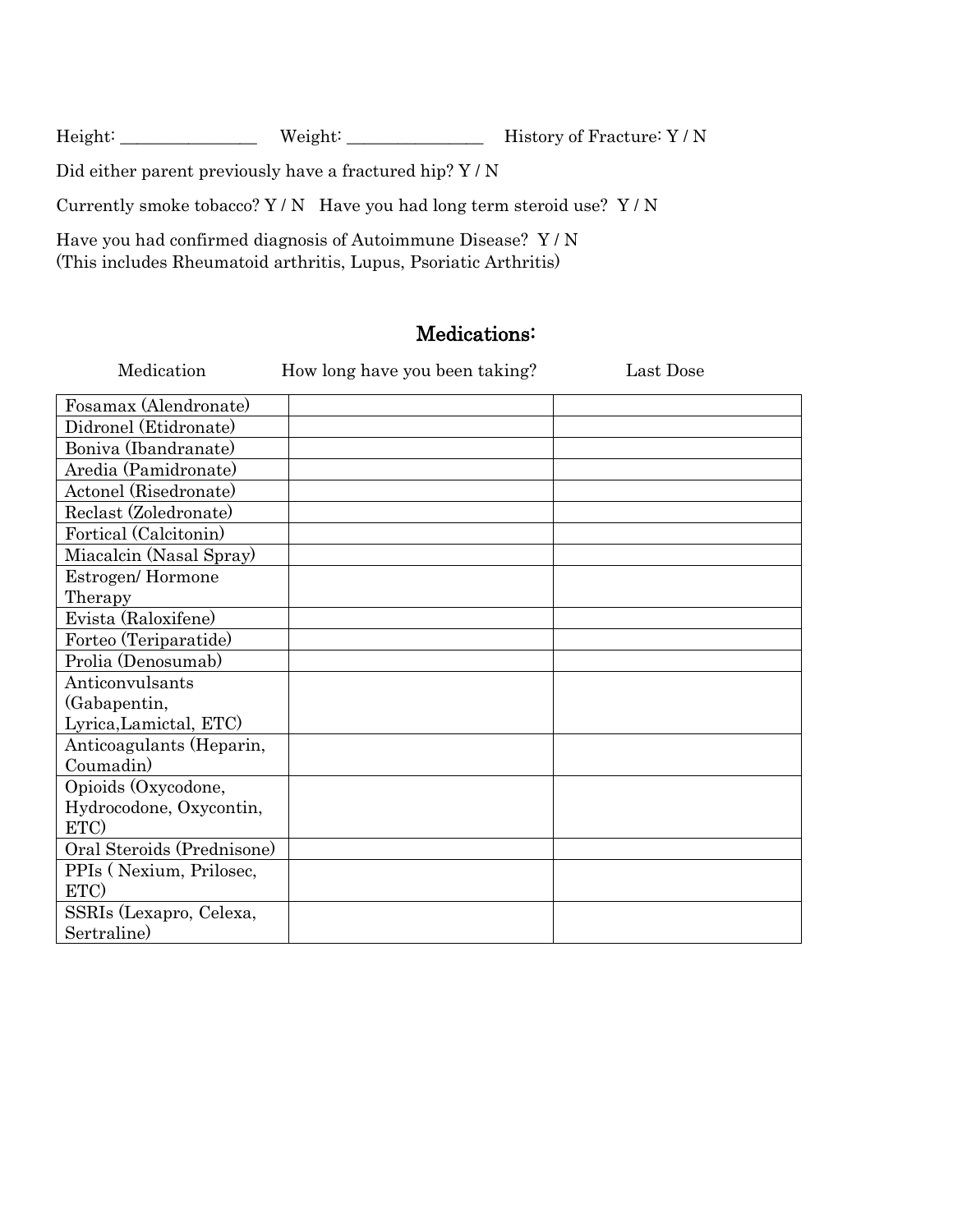

| Name (print):                                                                              | Date: |      |     |
|--------------------------------------------------------------------------------------------|-------|------|-----|
|                                                                                            |       |      |     |
| Is there a chance that you are pregnant?                                                   |       | Yes. | No. |
| Have you had a barium X-ray in the last 2 weeks?                                           |       | Yes. | No. |
| Have you had a nuclear medicine scan or injection of an X-ray dye in the last week? Yes No |       |      |     |
| Have you had hyperparathyroidism or a high calcium level in your blood?                    |       | Yes. | No. |

#### *If you answered yes to any of the above, we will need to schedule your test at another visit.*

1. Your: Age: \_\_\_\_

| 2. | Your country of birth: _____________________ |      |     |
|----|----------------------------------------------|------|-----|
| 3. | Have you ever had a bone density test?       | Yes  | No. |
|    |                                              |      |     |
| 4. | Have you had a recent weight change?         | Yes. | .No |
|    |                                              |      |     |

- 5. Your tallest height (late teens or young adult): \_\_\_\_\_\_\_\_\_\_\_\_\_\_\_\_\_\_\_\_\_\_\_\_\_\_\_\_
- 6. Have you ever broken a bone? Yes No
- 

| <b>Bone broken</b> | Simple<br>fall? | If not a simple fall, please describe the circumstances | Age when this<br>occurred |
|--------------------|-----------------|---------------------------------------------------------|---------------------------|
|                    |                 |                                                         |                           |
|                    |                 |                                                         |                           |
|                    |                 |                                                         |                           |
|                    |                 |                                                         |                           |
|                    |                 |                                                         |                           |

7. Has a parent or sibling had a broken hip from a simple fall or bump? Yes No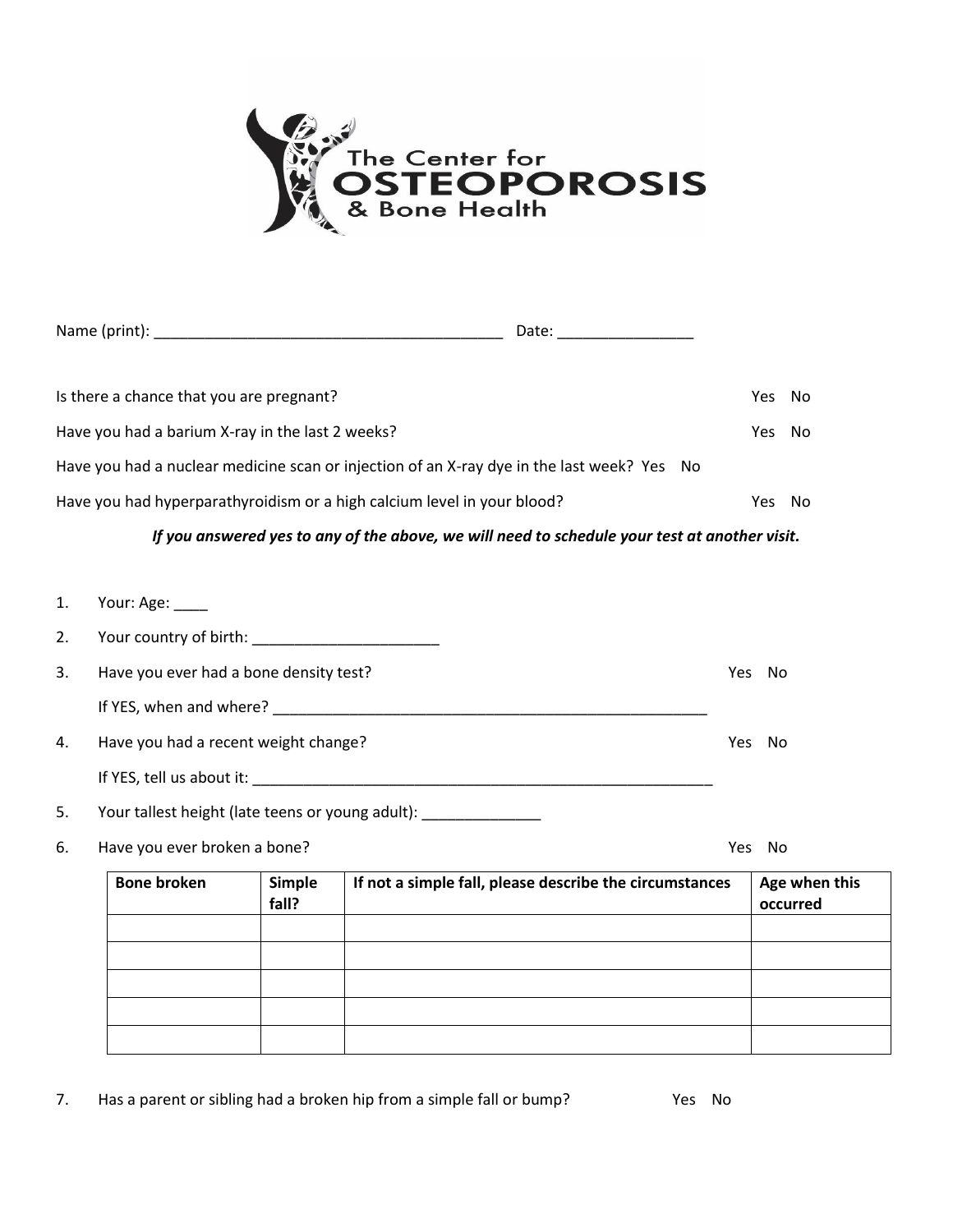| 8.  | Has a parent or sibling had any other type of broken bone from a simple                   |        |      |
|-----|-------------------------------------------------------------------------------------------|--------|------|
|     | fall or bump?                                                                             | Yes No |      |
| 9.  | How many times have you fallen in the last year? _______                                  |        |      |
| 10. | Have you ever had surgery of the spine, hips, legs or arms?                               | Yes No |      |
|     | If YES, describe what type of surgery you had and which side was affected                 |        |      |
|     |                                                                                           |        |      |
| 11. | Are you currently receiving or have you previously received prednisone pills (cortisone)? |        |      |
|     | Yes, currently ____                                                                       |        |      |
|     | If YES, for how long? ________ What is your dose? _____ mg or ______ pills each day       |        |      |
| 12. | Do you take any calcium supplements (including TUMS)?<br>Yes No                           |        |      |
| 13. | Do you take any vitamin D supplements (including multivitamins                            |        |      |
|     | and halibut liver oil)?                                                                   | Yes    | - No |
| 14. | Do you smoke? Yes No                                                                      |        |      |
|     | For women only                                                                            |        |      |
| 15. | Are you still having menstrual periods?                                                   | Yes No |      |
| 16. | Before menopause, have you ever missed your periods for 6 months or                       |        |      |
|     | more, besides during pregnancy?                                                           | Yes    | No   |
| 17. | Have you had your menopause?                                                              | Yes No |      |
|     | If yes, at what age? ___________                                                          |        |      |
| 18. | Have you had a hysterectomy?                                                              | Yes No |      |
|     | If YES, at what age?                                                                      |        |      |
|     | Have you had both of your ovaries removed?                                                | Yes    | No   |
|     | If YES, at what age?                                                                      |        |      |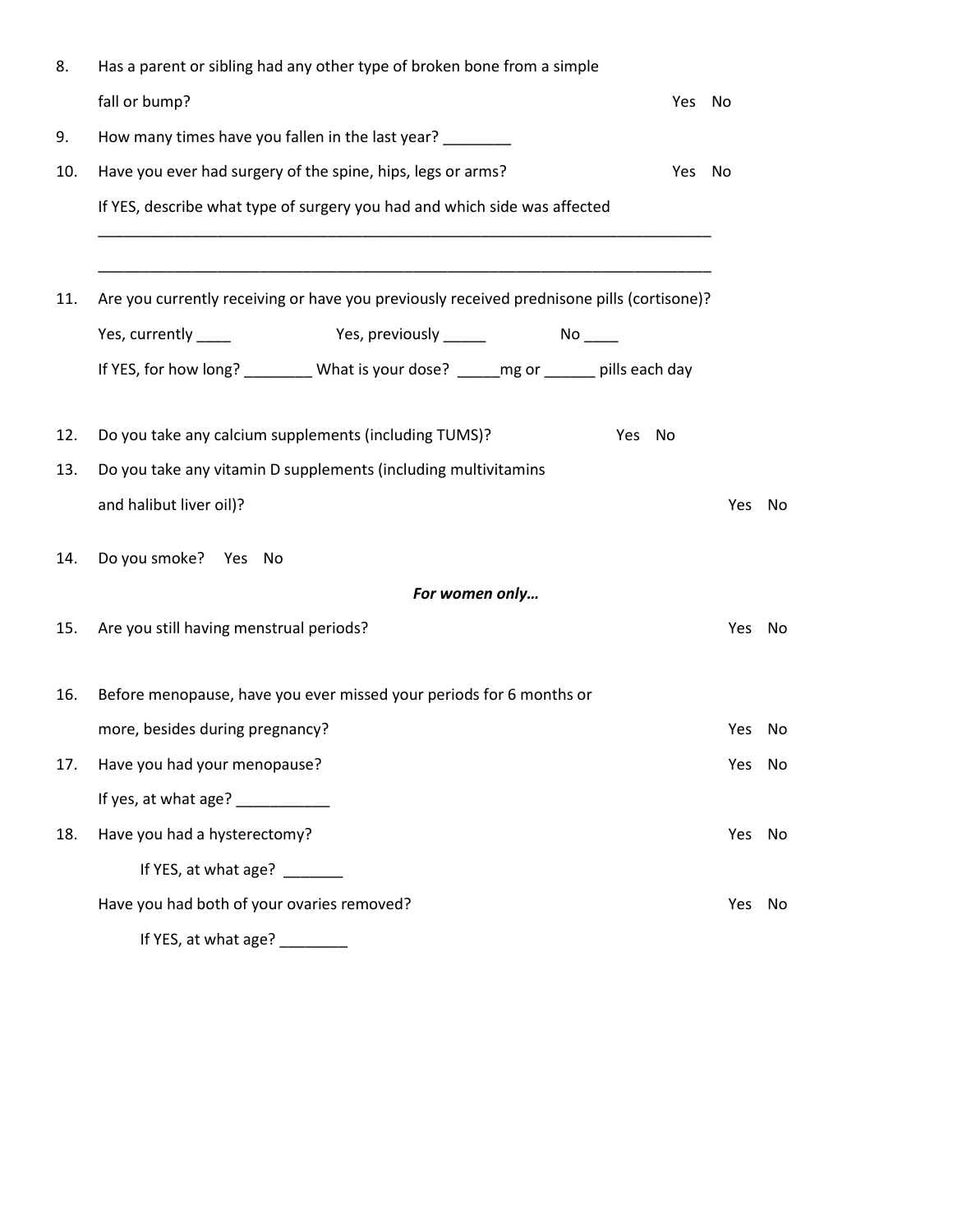

# Patient Waiver for Non-Covered Services

Your insurance does not pay for all of your health care costs. Some items and services are not considered "covered benefits" under your health insurance plan and as such, your insurance will not pay for these services.

Your physician believes that the services below although they may not be covered by your health insurance, are an important part of your current treatment plan. Should you choose to receive these services; you will be personally responsible for the payment of such services.

The services recommended by your physician are listed below:

- o Vitamin D
- o Calcium
- o PTH- (**Parathyroid Hormone)**
- o P1NP- (Procollagen Type I Intact N-Terminal Propeptide)
- o CTX- (**C Telopeptide)**
- o Other: \_\_\_\_\_\_\_\_\_\_\_\_\_\_\_\_\_\_\_\_\_\_\_\_\_\_\_\_\_\_\_\_\_\_\_\_\_\_\_\_\_\_\_\_\_\_\_\_\_\_\_\_\_\_\_

The total cost for the services is depending on your personal lab benefits. I acknowledge that I have been informed in advance of receiving these services, that these services may not be covered by my health insurance plan. I have chosen to receive these services and understand that I will be financially responsible for the charges.

| Patient Name:      |  |
|--------------------|--|
| Patient Signature: |  |
| Date:              |  |